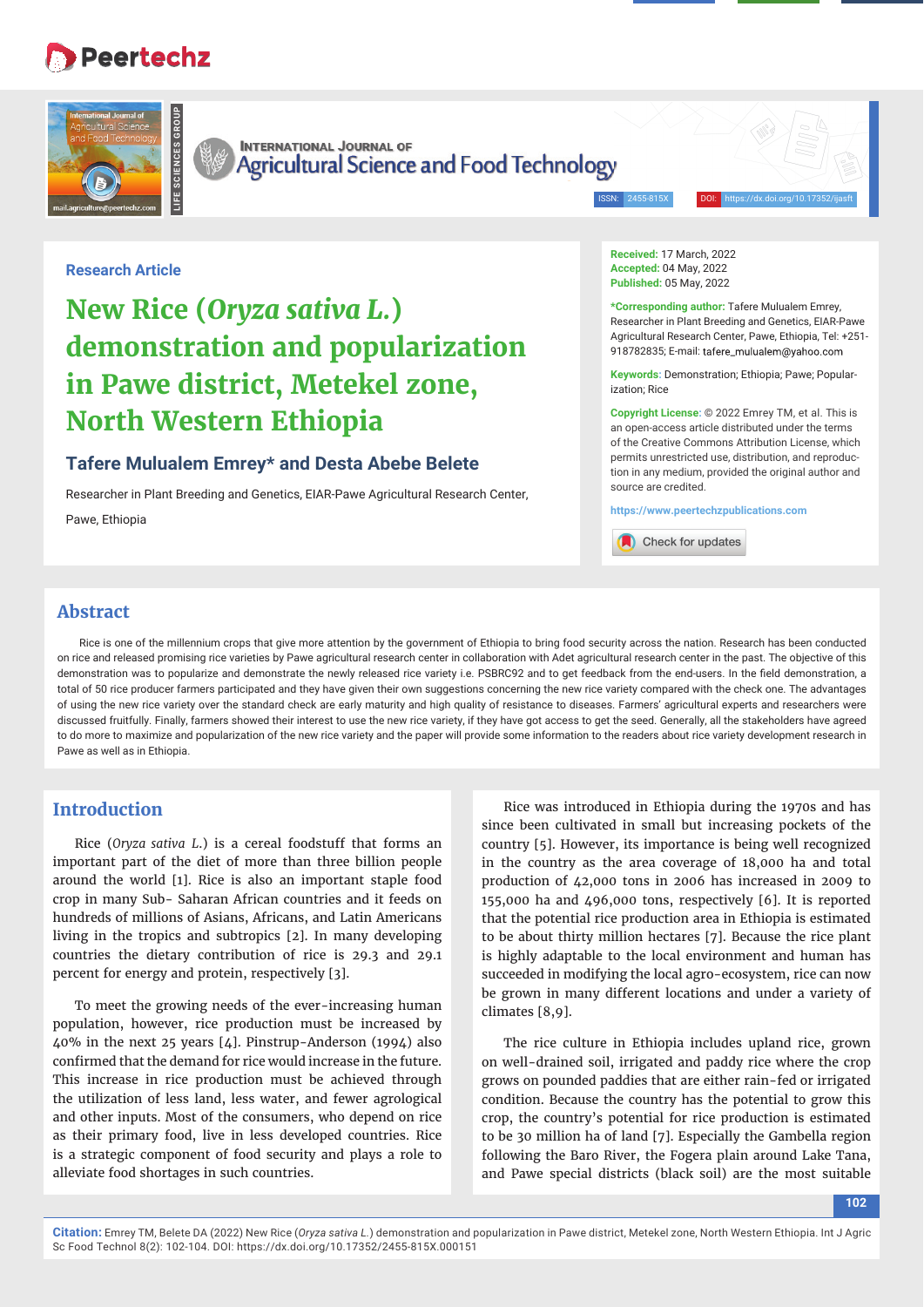area for rice production. There are also some potential pocket areas in different parts of the country like Boditi area around Arbaminch, Gojeb and Limukosa around Jima, Chefa robit (Shewa robit) in Northern Shewa, and others like Metema and Koladiba are introducing rice by themselves and have already started production without any extension works. Areas around Melka Werner, Melkasa, Jijiga, Alberow dam (an irrigation project at Abobo), and many other areas with agro-ecological similarities are suitable to grow lowland irrigated types where irrigation facilities are available.

Pawe agricultural research center was involved as National Rice Coordinator from 2006 and plays an important role in the expansion of rice in the country in collaboration with the Africa Rice Center (WARDA) and Japan International Cooperation Agency (JICA). As a result, the center developed and released four rice varieties, namely M-55, NERICA-3, NERICA-4, and Superica-1 for the Pawe area and similar agro-ecologies as Upland rice in 2006. The variety Pawe-1 was previously named M-55 for the Pawe area in 1998. Rice production expands to areas like Manbuk, around Assosa Zone and some progress has been observed. Starting from 2009/2010 investors started producing rice at Pawe on a huge land by using heavy machinery. The problem is that the numbers of improved rice varieties were not sufficient for different agro-ecologies with desired qualities. From this point of view, the present study was aimed to show other options or alternatives of rice variety for the end-users i.e. farmers and private companies in rainfed lowland areas in different agronomic parameters and to give out an idea about the progress of rice research at Pawe.

#### **Materials and methods**

The demonstration and popularization of the new rice variety were carried out on two farmers' fields in two villages of Pawe district namely; Village-17 and Village-14 during the 2013 cropping season. Pawe is located 575 kilometers away from Addis Ababa with a latitude of 11° 15′N and longitude of 36°05'E at an elevation of 1050 meters above sea level. The mean annual rainfall is 1148.40mm, and the mean minimum and maximum temperatures of the area are 17.06 and 31.47°C, respectively. The area is characterized by its high rainfall with an extended period (April/May to September/October), high temperature, and black soil (version). The new rice variety i.e. PSBRC92 and Pawe-1 as a standard check were sowed in a plot size of 10×10m (100m2) with 20cm spacing between rows and all recommended agronomic practices were properly done. Both rice varieties are categorized under rain-fed lowland rice.

## **Result and discussion**

A field demonstration was organized and responsible stakeholders such as farmers, development agents, district agricultural experts, and researchers were invited to the occasion. In the event primarily participants' farmers and other stakeholders were allowed to see and evaluate the two rice varieties the new (PSBRC92) and the standard check (Pawe-1) (Figure 1). Following this, the rice researcher gave a brief description of the merits of the newly released rice variety in contrast with the standard check. For instance, the

new variety showed disease resistance, good tillering capacity, and early mature characters over the standard once (Table 1). It also differs in its maturity date and is considered an early maturing type i.e. 115-120 days. In the field, participants discussed fruitfully and basic issues in rice farming were raised. In addition, appropriate explanation and elaboration including land preparation as well as sowing were given by the rice research team.

Generally, farmers were preferred and showed their interest to use the newly released rice variety at the end of the demonstration and popularization. Thus, the end-users requested to access the seeds of the newly released rice variety in the upcoming cropping season. Since there is no seedproducing company in the region as well as in the Metekel zone farmers are encouraged to produce the newly released rice variety in a community-based seed multiplication system using a revolving seed that they obtained from the Pawe agricultural research center.

#### **Conclusion**

In conclusion, the efforts to develop a new rice variety targeting farmers' demand and friendly to the environment will be continued in collaboration with other governmental or NGOs. This will solve problems that appeared in the rice farming system according to their prioritization. But one thing that should be taken into consideration is that the development of improved rice varieties by itself does not bring the intended objective i.e. increasing rice production and productivity at



**Figure 1:** Partial view of the demonstration by farmers and other partners

|  |  |  | Table 1: Comparison of the newly released rice variety over the standard check. |
|--|--|--|---------------------------------------------------------------------------------|
|  |  |  |                                                                                 |

| <b>Characters</b>  | <b>New rice variety (PSBRC92)</b> | <b>Standard check</b> |  |
|--------------------|-----------------------------------|-----------------------|--|
| Diseases/pest      | Highly resistant                  | Moderately resistant  |  |
| Maturity date      | 115 to 120 days                   | 140 to 150            |  |
| Tillering capacity | High                              | High                  |  |
| Yield              | $30 - 35q/ha$                     | $35 - 40q/ha$         |  |
| Shattering         | No problem                        | High                  |  |
| Lodging            | Resistant                         | Moderately            |  |
| Seed size          | Medium                            | Medium                |  |
| Stem strength      | Highly strong                     | Moderately            |  |
|                    |                                   | 103                   |  |

**Citation:** Emrey TM, Belete DA (2022) New Rice (*Oryza sativa L.*) demonstration and popularization in Pawe district, Metekel zone, North Western Ethiopia. Int J Agric Sc Food Technol 8(2): 102-104. DOI: https://dx.doi.org/10.17352/2455-815X.000151